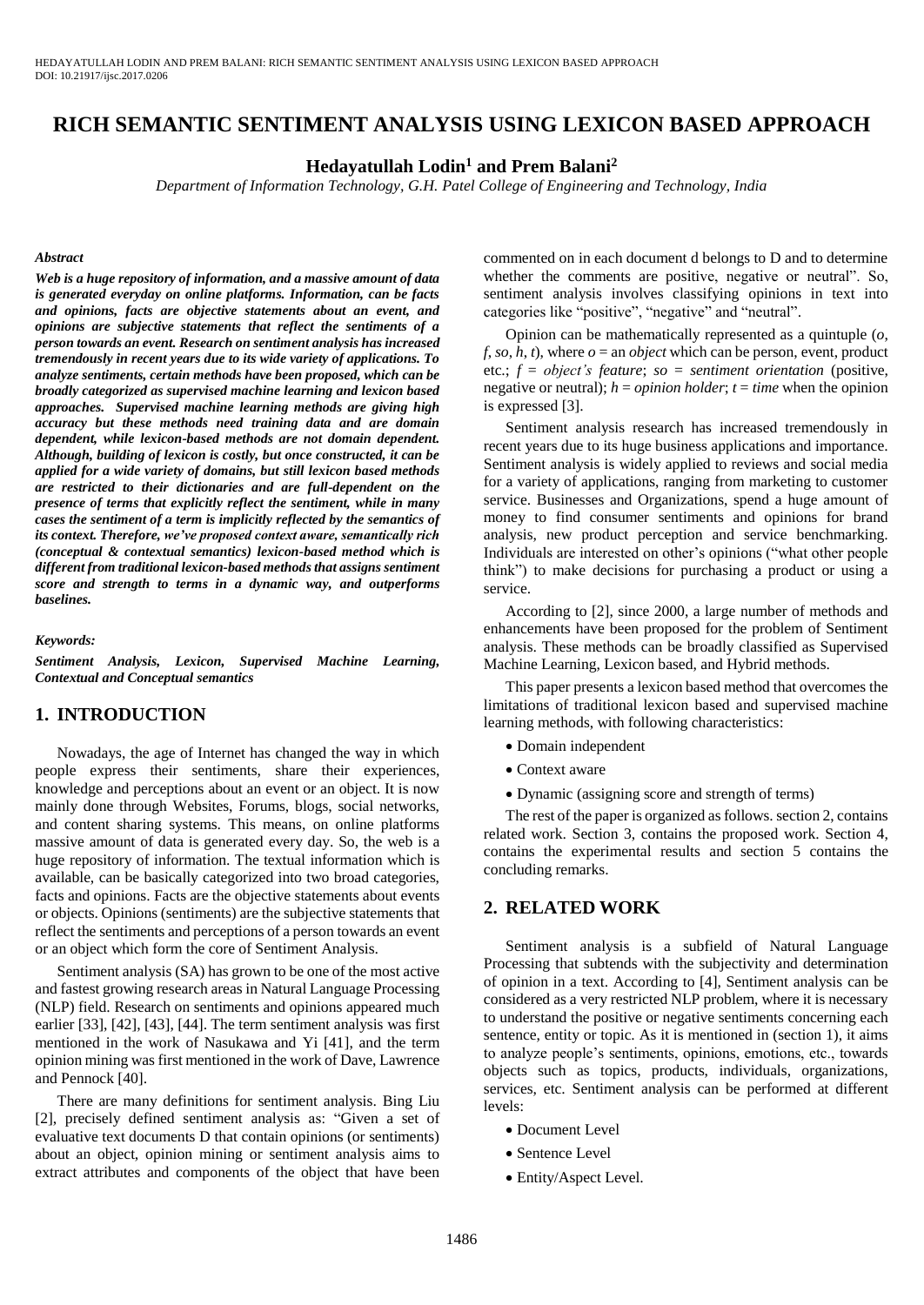Document level considers whole document as an opinion on an entity or aspect of it, thus the entire document is classified as positive, negative or objective [5], [6], [35]. Sentence level is finegrained than document level sentiment classification, in which the sentence can be classified as positive, negative or neutral [7], [8], [6]. And finally, when more precise information is necessary, then the entity/aspect level arises. It is the finest-grained level, it considers a target on which the opinion holder expresses a positive or negative opinion [7], [6], [5].

The literature survey indicates that, the major techniques for sentiment analysis are:

- Supervised Machine Learning Approaches.
- Lexicon-Based Approaches
- Hybrid Approaches (Using the best of above two approaches) [18], [19], [20].

## **2.1 SUPERVISED MACHINE LEARNING APPROACHES**

Supervised Machine Learning approaches need training data. These methods are based on training classifiers (e.g., Naïve Bayes, SVM, Maximum Entropy etc.), from various combinations of features, such as: word n-grams [9], [10], [11], POS tags[12], syntax features and syntactic dependency (e.g., hashtags, punctuations, parsing etc.) that can determine the meaning of a sentence [13], [28], [29], [49], with/without words' prior sentiment and semantic concepts [14].

Supervised machine learning methods have achieved the accuracies in the range of 80%-84% as reported in [21], [14]. However, the training data is difficult to obtain [3], especially for continuously changing and evolving data (e.g., Twitter data), The distant supervision approach[9] overcomes this limitation and makes use of automatically generated training data, where emoticons such as":("and ":-)" are typically used to label tweets as negative or positive. But, it has been observed that the automatic labelling of training data affects the performance of the classifiers and introduces errors [23]. Another limitation of supervised machine learning methods, is their domain dependency, e.g., classifiers trained on data from one domain will produce unsatisfactory performance when applied to data from another domain, (e.g., trained classifiers on tweets relating to health reform, applied on tweets relating to products) [24], [25]. So, the fastest emerging varieties of topics from twitter, affect the applicability of supervised machine learning approaches [25].

#### **2.2 HYBRID APPROACHES**

Hybrid of the Machine learning approaches and Lexicon-based approaches, has also been tried and tested to obtain the best of both the worlds [18], [19], [20].

Appel et al. [1], proposed a hybrid method, that uses NLP essential techniques and a sentiment lexicon, enhanced with SentiWordNet and fuzzy sets for semantic orientation of polarity and sentiment strength for sentence level sentiment analysis. They evaluated their proposed method on three different datasets, and achieved high accuracy and precision compared to Naïve Bayes and Maximum Entropy techniques. But this method is ill-suited for twitter like data (which contains slangs, jargons, idioms, poor grammar etc.).

Besides hybrid approaches, the combination of supervised and unsupervised techniques, or semi-supervised techniques, can also be used for sentiment classification [26], [27].

#### **2.3 LEXICON-BASED APPROACHES**

Lexicon based approaches are working based on dictionaries of words, where each word is associated with a specific sentiment in order to calculate the overall sentiment. These approaches rely on sentiment lexicons of words and phrases with their sentiment orientations, such as pre-built dictionaries SentiWordNet [15], LIWC lexicon [17] or the MPQA subjectivity lexicon [16].

These methods try to overcome the limitations of supervised machine learning methods, as they do not need training data. Lexicons are costly to obtain, but once constructed they are applicable to a wide variety of domains (not domain dependent) [25]. SentiWordNet [30] is a lexicon that is widely used for sentiment analysis, it is based on an English lexical dictionary called WordNet. SentiWordNet group adjectives, nouns, verbs, and other grammatical classes into synonym sets called synsets.

Lexicon-based approaches are working effectively on conventional text [3], and they tend to be ill-suited for informal text (e.g., twitter data, which contains a large number colloquial expressions of malformed words like "loov", "idk", "gr8"). Besides this, many lexicon-based methods are using lexical structures for sentiment determination, which becomes problematic in traditional text which contains ungrammatical sentences [25].

In [5], Thelwall et al. proposed an algorithm (SentiStrength) to overcome the aforementioned limitations of lexicon based approaches. SentiStrength is a human-coded lexicon specifically built for social web. This method applies several lexical rules (e.g., existence of emoticons, negations, intensifiers, booster words), to determine the sentiment strength of an online post. SentiStrength, as well as [31], focuses not only on polarity (positive/negative) detection, but also on identifying sentiment strength. In the case of [31], sentiment strength varies from  $-5$  to  $+5$  (very negative to very positive).

Lexicon-based methods are restricted by their lexicons, and particularly by the static prior sentiment values of words or terms regardless of their contexts. However in [5], authors have proposed an algorithm to assign an updated sentiment strength to words in the lexicon, but still it needs to be trained from manually annotated corpora. Another problem with lexicon-based methods is their fulldependency on the presence of terms that explicitly reflect sentiment, while in many cases the sentiment of a term is implicitly reflected by the semantics of its context [32].

To overcome the limitations of lexicon-based methods, many methods have been proposed to explore the semantics for sentiment analysis that implicitly reflect the sentiment. Semantic methods of sentiment analysis can be broadly classified into contextual semantic and conceptual semantic approaches [25].

Contextual semantic (also called statistical semantics) methods are determining semantics from the co-occurrence patterns of words [50], that have been used for sentiment analysis [33], [34], [22]. In [34], the authors used PMI (pointwise mutual information) to find the statistical correlation between a given word and a balanced set of 14 polar (positive and negative) words. If the word has a stronger degree of correlation to negative words than positive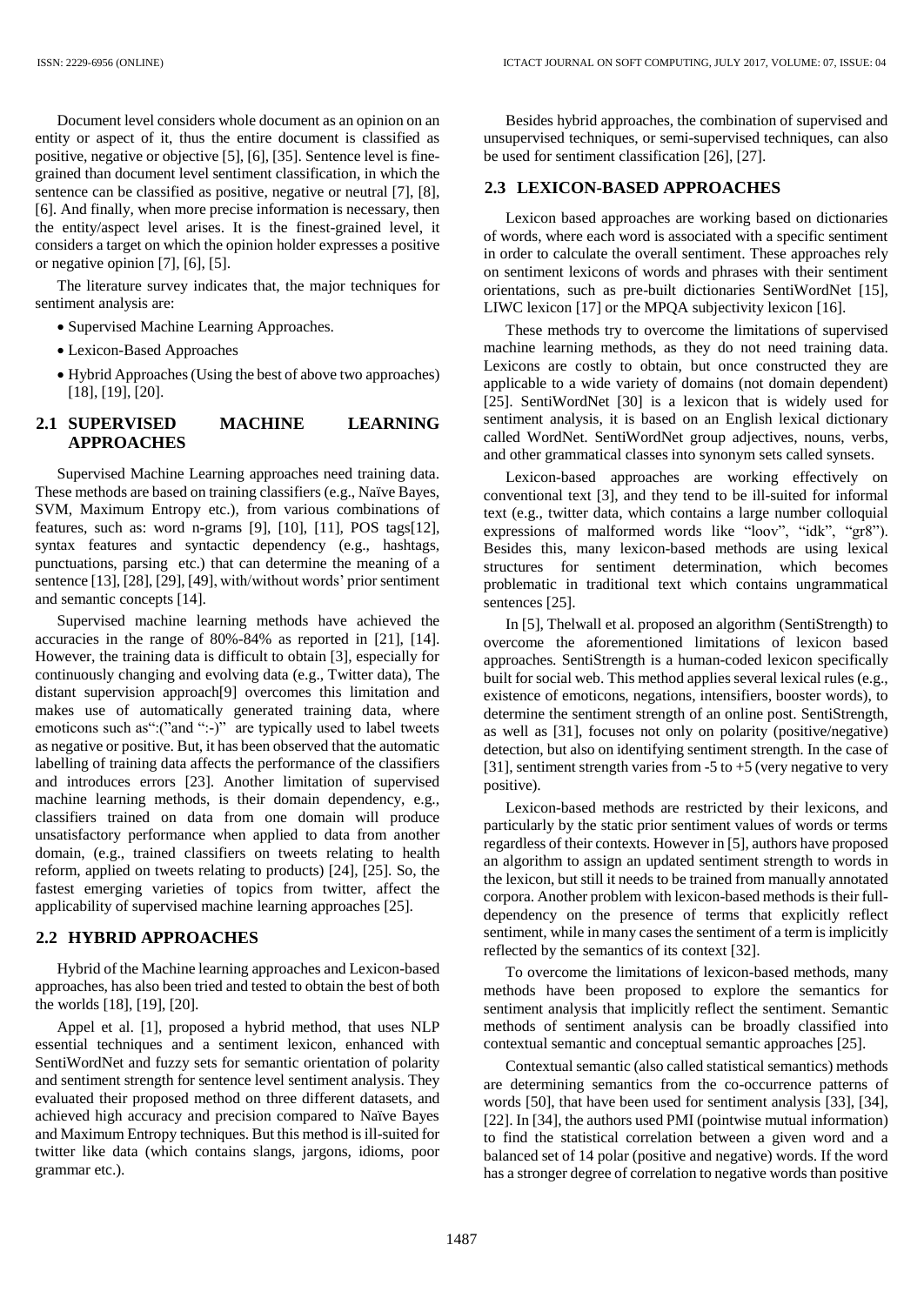ones, the word has negative orientation, and if the degree of correlation is stronger to positive words' side, the word has positive orientation. However, large lexical knowledge is not required, but still the identification speed is very limited [36], because for retrieving the co-occurrence frequencies of words it uses search engines. According to [37], due to the use of entire web as a corpus and limited choice of paradigm words, the contextual semantic approach is unable to work well with words, which have domain specific orientations in order to assign sentiments. For example, it is unable to differentiate the word "Long" as a positive word (to describe the battery life) and as negative (to describe a program's running time).

#### "*The battery of this camera lasts very long.*"

#### "*This program takes a long time to run.*"

Conceptual semantic methods are those, which are using external semantic knowledge bases with the techniques of NLP, for capturing the conceptual representations of words that implicitly reflect sentiment [25]. In [14], Saif Hassan et al. showed that the combination of general conceptual semantics with supervised classifiers is giving a higher sentiment accuracy. In [38], Cambria et al. proposed a concept-based lexicon called SenticNet, which contains 50k fine grained concepts with their sentiment orientations. SenticNet works well with conventional text [39], unlike SentiStrenght [5], ill-suited for Twitter and the like. However, conceptual semantic methods have been shown that outperform syntactical methods [32], but they are restricted by the boundary of their underlying knowledge bases. Especially when processing Twitter data (with rapid language deformation), it will be problematic.

# **3. PROPOSED WORK**

From literature review as in (section 2), it can be concluded that, there is need for domain independent, context aware, semantically rich (conceptual & contextual semantics) methods to analyze explicitly and implicitly reflected sentiment. Therefore, a lexicon based method has been proposed, that is different from typical lexicon based methods.

The proposed approach has been designed with the following features:

- Lexicon based, that can be applied for different domains, and updating sentiment score and strength dynamically.
- Context aware (Able to capture semantics with regard to context and concept).

The systematic workflow of the proposed approach as shown in (Fig.1) can be summarized in the following steps:

### **3.1 CREATION OF TERM-INDEX**

In this step, a term-index is created and several text preprocessing procedures such as filtering out non-English terms, POS tagging are performed.

### **3.2 GENERATION OF VECTOR (TERM CONTEXT VECTOR)**

In this step, each term *m* is represented as a vector of all its context terms (i.e., words that occur with a word *m* in the same context) in the text. Term context vector of a term m is a vector *c* that occurs with *m* term.  $c = (c_1, c_2, c_3, \ldots, c_n)$  and the semantic relation is found between term *m* and its context term *ci*.



Fig.1. Systematic workflow of the proposed work

#### **3.3 GENERATION OF CONTEXTUAL FEATURES**

Here, for each term; its degree of correlation to all its context terms has been calculated and also an initial score has been assigned to these context terms using lexicons (SentiWordNet, SentiStrength, and SenticNet).

- $\bullet$  Pre-sentiment Score: Based on POS tag(s), each  $c_i$  is assigned sentimental score from three lexicons.
- Term Degree of Correlation: Inspired by TF-IDF scheme, the term degree of correlation will be calculated as:

$$
TDC(m,c_i) = f(c_i,m) \times \log (N/Nc_i)
$$
 (1)

where,  $f(c_i, m)$  is the total number of times context-term( $c_i$ ) occurs with *m* in the review, *N* is the number of terms in the review, and *Nc<sup>i</sup>* is the number of terms that occur with context-term (*ci*).

### **3.4 GENERATION OF CIRCLE**

This step, converts the term-context vector of *m* into a two dimensional geometric circle. Each context term is located in the circle based on: Angle θ*<sup>i</sup>* (defined by its pre-sentiment score  $(c_i)^*$ *PI*),  $\theta_i$  = Pre-sentiment  $(c_i) * \pi$  and Radius  $r_i$  (defined by its degree of correlation with the term m), where  $r_i$  = Term degree of correlation (*m*,*ci*)

### **3.5 SENTIMENT IDENTIFICATION**

To identify the sentiment orientation and strength of terms, polar coordinate system is converted to Cartesian coordinate system. Therefore, the trigonometric functions (properties of circle) have been used to find the coordinates of terms:

$$
x_i = r_i \cos \theta_i
$$
 and  $y_i = r_i \sin \theta_i$ 

where, *y* value represents the sentiment and *x* value represents the sentiment strength.

Now, for contextual semantic of term *m* is circled, that is composed by the set of (*x*,*y*).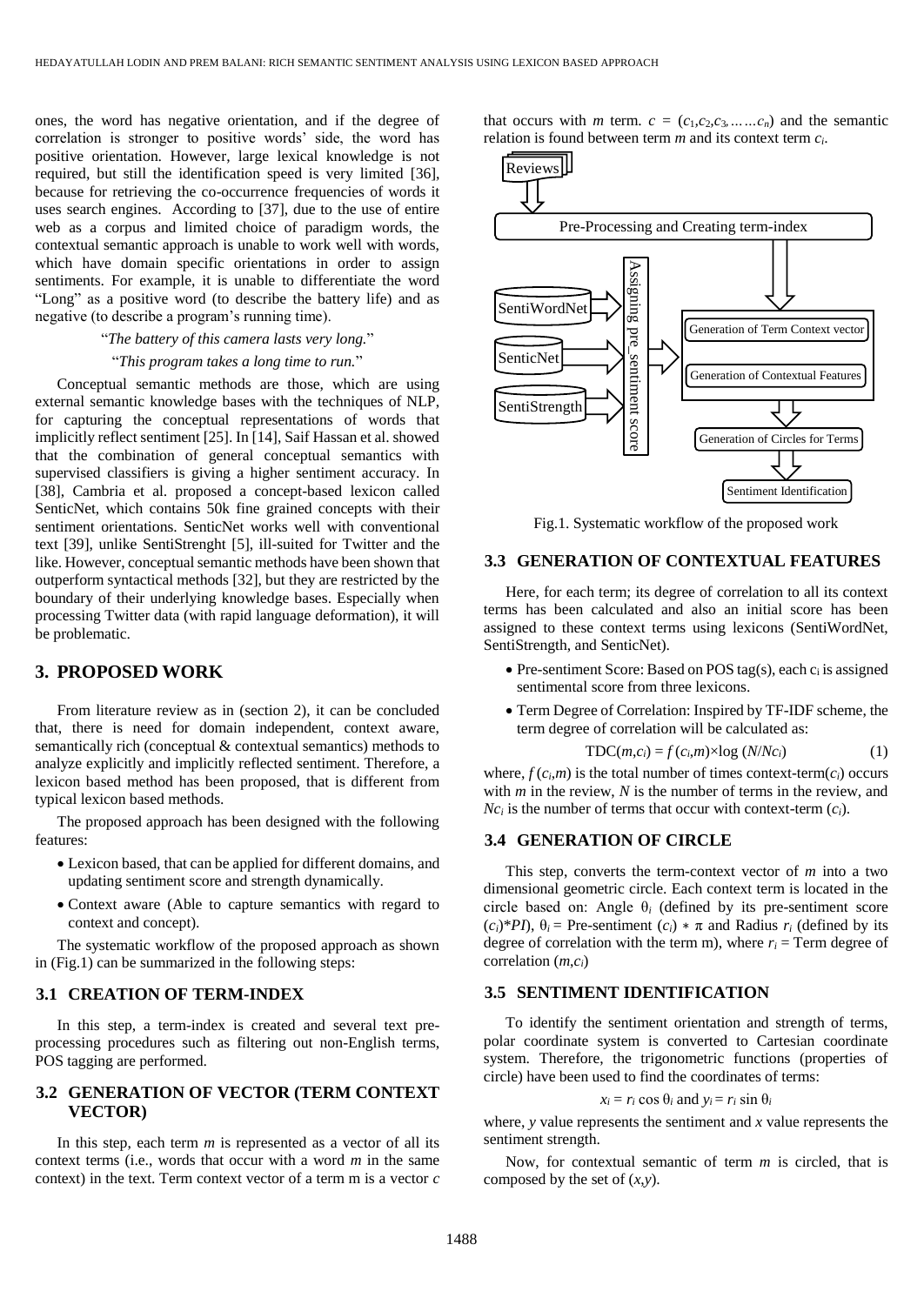Based on the contextual features, terms will take place in the plane of two dimensional geometric circle. Words that take place in two upper quadrants will have positive sentiment  $(\sin \theta > 0)$ . The upper left quadrant representing stronger positive sentiment because it has larger angle than upper right quadrant.

Similarly terms which take place in two lower quadrants will have negative sentiment (sin $\theta$  < 0). The larger the radius (term degree of correlation), the important the context term to term-m.

One of the effective way to approximate the sentiment of the term *m* is to calculate the geometric median of all its points which are located on the circle plane. Geometric median for *n* given points  $(p_1, p_2, \ldots, p_n)$  is calculated as:

$$
g = \arg\min_{g \in R^2} \sum_{i=0}^n \|p_i - g\|^2
$$
 (2)

For overall sentiment and strength of a review, using Eq.(2) the geometric median is found for  $g_m$  of  $g_1, g_2, g_3, \ldots, g_n$ .

The main concept here is that, the sentiment of a word or term is not fixed, it depends on the context where the word has been used or simply, each term depends on its contextual semantics. For conceptual semantics of terms SenticNet has been used. To capture the term's contextual semantics distributional hypothesis has been followed, terms tend to have similar meanings would occur in similar contexts [10]. So, the co-occurrence pattern of a word with other words for contextual semantics has been calculated.

# **4. EXPERIMENTAL STUDIES**

### **4.1 EXPERIMENTAL SETUP**

The baselines and the proposed approach RSSA (Rich-Semantic Sentiment Analysis using lexicon based approach), have been implemented using java technology. They have been evaluated on two different datasets (twitter and SaaS datasets):

- Stanford Twitter Sentiment (STS-Gold) dataset [14], which contains total 2032 tweets, out of total, 632 are positive and 1400 are negative.
- Software as a Service (SaaS) dataset [49], which contains total 6258 reviews of customers, out of total, 5397 are positive, and 264 are negative reviews.

In order to analyze the comparative results accurately, the same datasets have been used to evaluate both proposed approach and baselines.

### **4.2 EXPERIMENTAL RESULTS**

The proposed method is a lexicon based approach, therefore those lexicon-based that are recent, widely used and giving higher accuracy as baselines (SentiWordNet, SenticNet, and SentiStrength) have been used.

|  | Table.1. Confusion Matrix |  |
|--|---------------------------|--|
|--|---------------------------|--|

|                           | <b>Class Negative Class Positive</b> |    |
|---------------------------|--------------------------------------|----|
| Predicted Negative        | tn.                                  | tn |
| <b>Predicted Positive</b> | fn                                   | tp |

Normally accuracy, precision, recall and f-measure are used for evaluating performance of sentiment analysis classification

algorithms [46][47]. They are usually computed from a confusion Matrix [45][48], as in Table.1.

In Table.1, *tn* (true negative) is the number of correctly predicted negative classes, *tp* (true positive) is the number of correctly predicted positive classes, *fp* (false positive) is negative classes predicted as positive, and *fn* (false negative) is positive classes predicted as negative. Those evaluation metrics are computed based on the values in the confusion matrix as follows:

$$
Accuracy = (tp+tn)/(tp+tn+fp+fn)
$$
 (3)

$$
Precision = tp/(tp+fp)
$$
 (4)

$$
Recall = tp/(tp + fn)
$$
 (5)

$$
F-measure = 2 \frac{\text{Precision*recall}}{\text{Precision+recall}} \tag{6}
$$

The baselines and proposed method have been implemented and evaluated on both datasets (STS-Gold and SaaS datasets), and their performance (accuracy) has been calculated as shown in Table.2.

Table.2. Performances of proposed method and baselines

| <b>Methods</b> | <b>Accuracy for STS-</b><br><b>Gold dataset</b> | <b>Accuracy for</b><br>SaaS dataset |
|----------------|-------------------------------------------------|-------------------------------------|
| SentiWordNet   | 60%                                             | 72.1%                               |
| SenticNet      | 58.1%                                           | 87.3%                               |
| SentiStrength  | 67.3%                                           | 75.7%                               |
| <b>RSSA</b>    | 72.8%                                           | 89.69%                              |



Fig.2. Comparative results of RSSA with baselines

For STS-Gold dataset, the accuracy obtained is 72.8% accuracy; the highest accuracy for this dataset among all three baselines and for SaaS dataset as it contains huge amount of conventional text, the accuracy is 89.69% accuracy, which is a very satisfactory.

# **5. CONCLUSION**

Sentiment analysis is one of the challenging research areas in NLP, which its research has increased recently due to its huge business and individual applications. In literature, certain methods have been proposed for sentiment analysis. Supervised machine learning methods are giving high accuracy but these methods need training data and are domain dependent. Classifiers, trained on one domain may not be applicable for another domain. Whereas,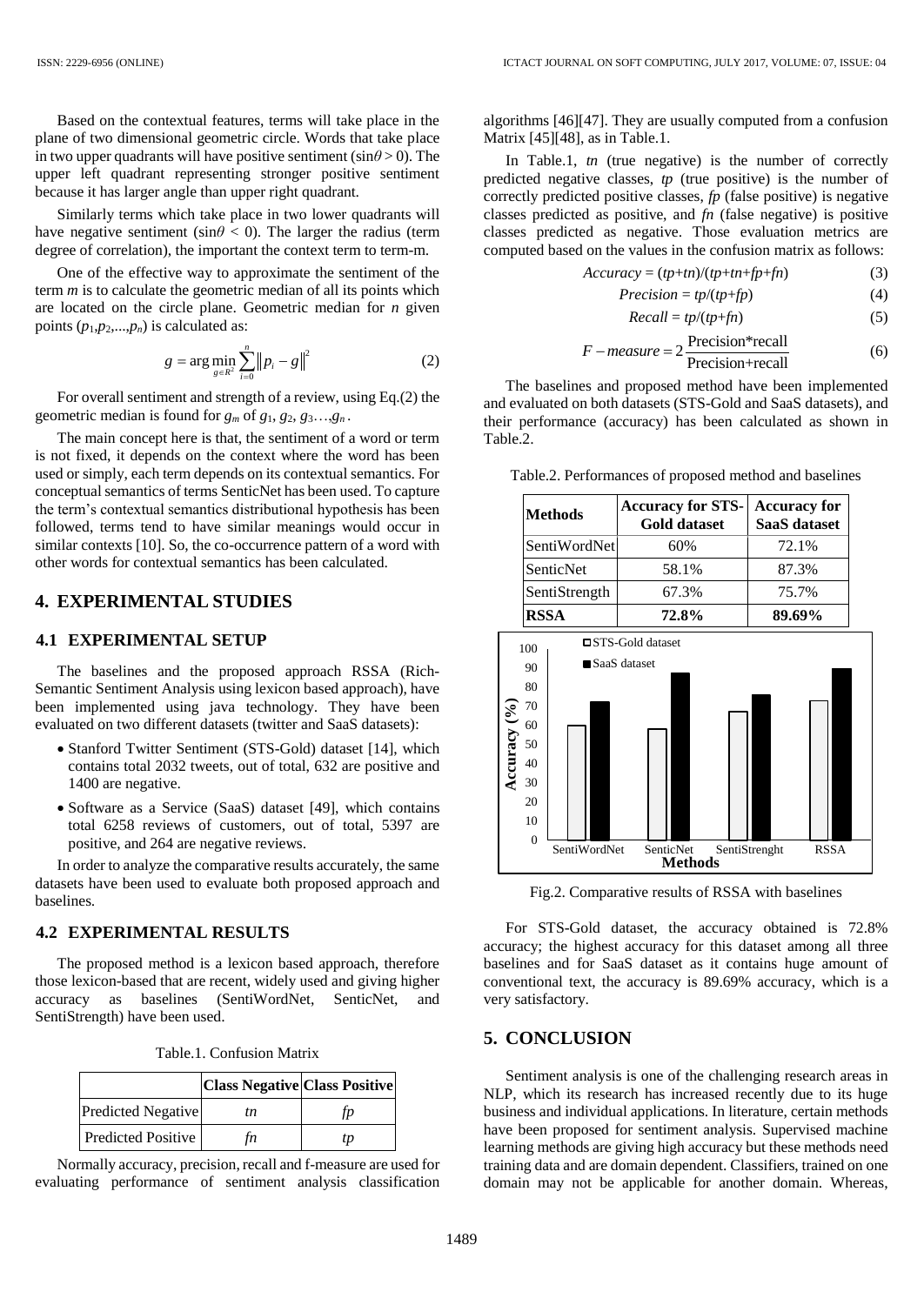lexicon-based methods are not domain dependent. Although, building of lexicon is costly, but once constructed, it can be applied for a wide variety of domains, but still lexicon based methods are restricted to their dictionaries. Another problem with lexiconbased methods is their full-dependency on the presence of terms that explicitly reflect the sentiment, while in many cases the sentiment of a term is implicitly reflected by the semantics of its context. Therefore, a lexicon based method that is different from typical lexicons has been proposed and it outperforms baselines and the accuracy obtained is 72.8% for STS-Gold dataset, and 89.69% for SaaS dataset. The proposed approach offers dynamic sentiment score and strength according to the context and concept of terms (contextual and conceptual semantics). It is a context aware method that is applicable for wide variety of domains.

### **REFERENCES**

- [1] Orestes Appel et al., "A Hybrid Approach to the Sentiment Analysis Problem at the Sentence Level", *Knowledge-Based Systems*, Vol. 108, pp. 110-124, 2016.
- [2] Bing Liu, "*Sentiment Analysis and Opinion Mining*, *Synthesis Lectures on Human Language Technologies*", Morgan and Claypool Publishers, 2012.
- [3] Bing Liu, "*Sentiment Analysis and Subjectivity*", Handbook of Natural Language Processing, 2010
- [4] Erik Cambria, Bjorn Schuller, Yunqing Xia and Catherine Havasi, "New Avenues in Opinion Mining and Sentiment Analysis", *IEEE Intelligent Systems*, Vol. 28, No. 2, pp. 15- 21, 2013.
- [5] Mike Thelwall, Kevan Buckley, Georgios Paltoglou, Di Cai and Arvid Kappas, "Sentiment Strength Detection in Short Informal Text", *Journal of the American Society for Information Science and Technology*, Vol. 61, No. 12, pp. 2544-2558, 2010.
- [6] Noura Farra, Elie Challita, Rawad Abou Assi and Hazem Hajj, "Sentence-Level and Document-Level Sentiment Mining for Arabic Texts", *Proceedings of IEEE International Conference on Data Mining Workshops*, pp. 1114-1119, 2010.
- [7] A. Agarwal, F. Biadsy and K.R. McKeown, "Contextual Phrase-Level Polarity Analysis using Lexical Affect Scoring and Syntactic N-Grams", *Proceedings of 12th Conference of the European Chapter of the Association for Computational Linguistics*, pp. 24-32, 2009.
- [8] Robert Remus and Christian Hanig, "Towards Well-Grounded Phrase-Level Polarity Analysis", *Proceedings of 12th International Conference on Computational Linguistics and Intelligent Text Processing*, pp. 380-392, 2011.
- [9] Alec Go, Richa Bhayani and Lei Huang, "Twitter Sentiment Classification using Distant Supervision", CS224N Project Report, Stanford, pp. 1-12, 2009.
- [10] Albert Bifet and Eibe Frank. "Sentiment Knowledge Discovery in Twitter Streaming Data", *Proceedings of International Conference on Discovery Science*, pp. 1-15, 2010.
- [11] Alexander Pak and Patrick Paroubek, "Twitter as a Corpus for Sentiment Analysis and Opinion Mining", *Proceedings of LREC Conference*, Vol. 10, pp. 1320-1326, 2010.
- [12] Apoorv Agarwal.et al., "Sentiment Analysis of Twitter Data", *Proceedings of Workshop on Languages in Social Media*, pp. 30-38, 2011.
- [13] Efthymios Kouloumpis, Theresa Wilson and Johanna D. Moore, "Twitter Sentiment Analysis: The Good the Bad and the OMG!", *Proceedings of 5 th International AAAI Conference on Weblogs and Social Media*, pp. 538-541, 2011.
- [14] Hassan Saif, Yulan He and Harith Alani, "Semantic sentiment analysis of twitter", *Proceedings of International Semantic Web Conference*, 2012.
- [15] Stefano Baccianella, Andrea Esuli and Fabrizio Sebastiani, "SentiWordNet 3.0: An Enhanced Lexical Resource for Sentiment Analysis and Opinion Mining", *Proceedings of LREC Conference*, Vol. 10, pp. 2200-2204, 2010.
- [16] Theresa Wilson, Janyce Wiebe and Paul Hoffmann. "Recognizing Contextual Polarity in Phrase-Level Sentiment Analysis", *Proceedings of Conference on Human Language Technology and Empirical Methods in Natural Language Processing*, pp. 347-354, 2005.
- [17] James W. Pennebaker, Matthias R. Mehl, and Kate G. Niederhoffer, "Psychological Aspects of Natural Language use: Our Words, Our Selves", *Annual Review of Psychology*, Vol. 54, No. 1, pp. 547-577, 2003.
- [18] L. Zhang, R. Ghosh, M. Dekhil, M. Hsu, and B. Liu, "Combining Lexicon-based and Learning based Methods for Twitter Sentiment Analysis", Technical Report, HP Laboratories, pp .1-7, 2011.
- [19] Andrius Mudinas, Dell Zhang, and Mark Levene, "Combining Lexicon and Learning based Approaches for Concept-Level Sentiment Analysis", *Proceedings of 1 st International Workshop on Issues of Sentiment Discovery and Opinion Mining*, pp. 1-7, 2012.
- [20] Ji Fang and Bi Chen, "Incorporating Lexicon Knowledge into SVM Learning to Improve Sentiment Classification", *Proceedings of Workshop on Sentiment Analysis where AI meets Psychology*, pp. 94-100, 2011.
- [21] Hassan Saif, Yulan He and Harith Alani, "Alleviating Data Sparsity for Twitter Sentiment Analysis", *Proceedings 2 nd Workshop on Making Sense of Microposts*, pp. 2-9, 2012.
- [22] Hiroya Takamura, Takashi Inui and Manabu Okumura, "Extracting Semantic Orientations of Words using Spin Model", *Proceedings of 43rd Annual Meeting on Association for Computational Linguistics. Association for Computational Linguistics*, pp. 133-140, 2005.
- [23] Michael Speriosu et al., "Twitter Polarity Classification with Label Propagation over Lexical Links and the Follower Graph", Proceedings of 1<sup>st</sup> Workshop on Unsupervised *Learning in NLP Association for Computational Linguistics*, pp. 53-63, 2011.
- [24] Anthony Aue and Michael Gamon, "Customizing Sentiment Classifiers to New Domains: A Case Study", *Proceedings of Recent Advances in Natural Language Processing*, Vol. 1. No. 3, pp. 1-7, 2005.
- [25] Hassan Saif, Yulan He, Miriam Fernandez and Harith Alani, "Contextual Semantics for Sentiment Analysis of Twitter", *Information Processing and Management*, Vol. 52, No. 1, pp. 5-19, 2016.
- [26] Kyoungok Kim and Jaewook Lee, "Sentiment Visualization and Classification via Semi-Supervised Nonlinear